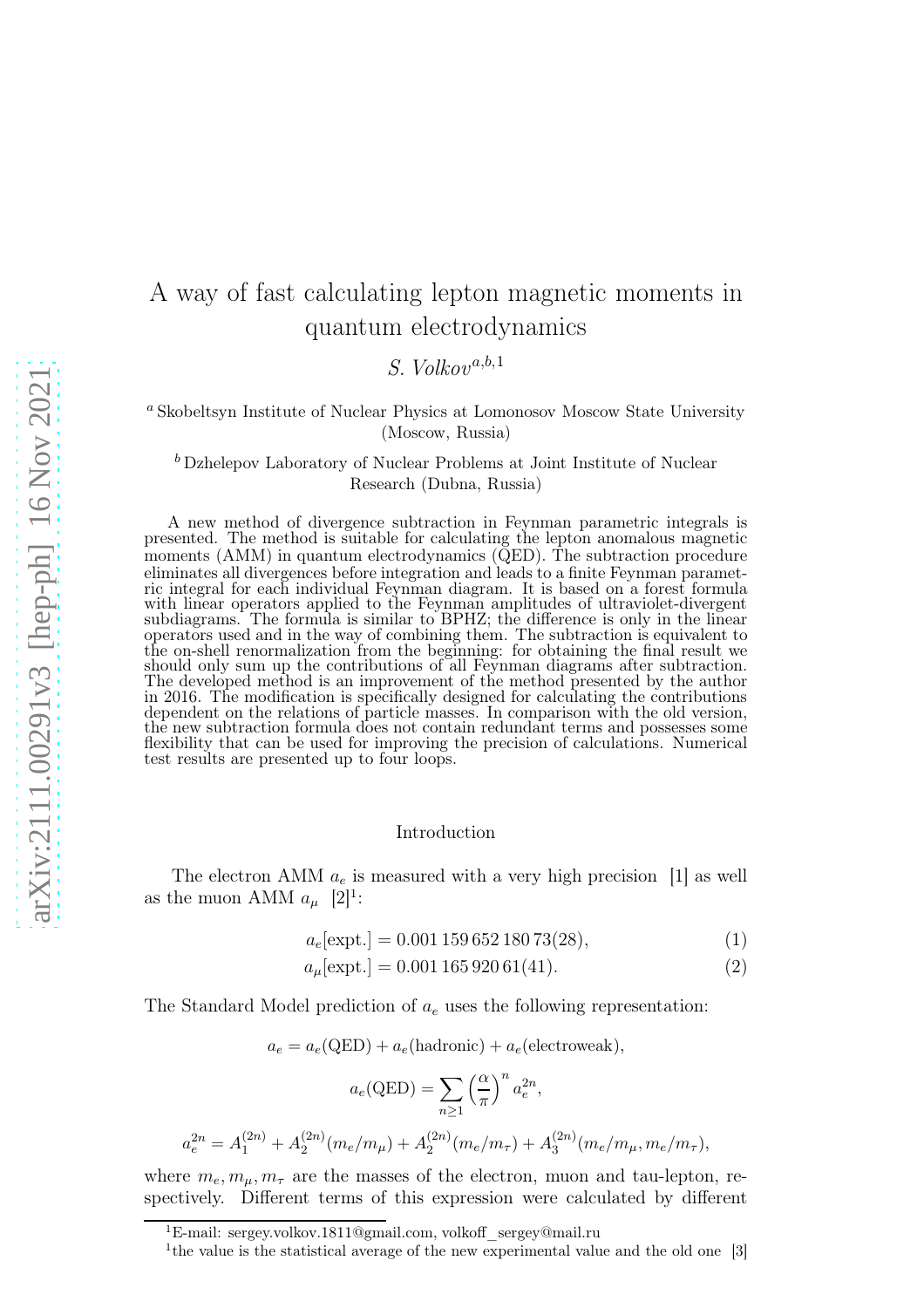researchers. A similar expression is used for  $a_{\mu}$ . The QED part forms the most significant contribution to both  $a_e$  and  $a_\mu$ .

 $A_1^{(2n)}$  $\binom{2n}{1}$ ,  $n = 1, 2, 3, 4$  have reliable double-checked values. However,  $A_1^{(10)}$  $i^{(10)}$  is still sensitive in  $a_e$  experiments, but is not double-checked yet. The value

$$
A_1^{(10)}[\text{AHKN}] = 6.737(159)
$$
 (3)

was presented by T. Aoyama, M. Hayakawa, T. Kinoshita, M. Nio in 2019 [4]. This value in combination with the remaining terms [4] and with the measured values of the fine-structure constant  $\alpha$ 

$$
\alpha^{-1}(\text{Rb-2011}) = 137.035\,998\,996(85),\tag{4}
$$

$$
\alpha^{-1}(\text{Cs-2018}) = 137.035\,999\,046(27),\tag{5}
$$

$$
\alpha^{-1}(\text{Rb-2020}) = 137.035\,999\,206(11) \tag{6}
$$

from [5, 6], [7], [8] gives

 $a_e$ [theory, Rb-2011, AHKN] = 0.001 159 652 182 037(11)(12)(720),  $a_e$ [theory, Cs-2018, AHKN] = 0.001 159 652 181 606(11)(12)(229),  $a_e$ [theory, Rb-2020, AHKN] = 0.001 159 652 180 254(11)(12)(94),

respectively. Each of these values has three uncertainties: from  $A_1^{(10)}$  $_1^{\text{(10)}}$  (statistical uncertainty of the Monte Carlo integration), the hadronic and electroweak corrections, the uncertainty of  $\alpha$ , respectively. Since the  $\alpha$  uncertainty dominates, this calculation can be used for improving the precision of  $\alpha$ : (1) in combination with (3) gives

$$
\alpha^{-1}[a_e, \text{AHKN}] = 137.035\,999\,149\,6(331).
$$

The tension between it and (4), (5), (6) amounts  $1.69\sigma$ ,  $2.43\sigma$ ,  $1.61\sigma$ .

In 2019 the author recalculated a part of  $A_1^{(10)}$  and discovered a discrepancy with (3) [9]. The calculation gave the value

$$
A_1^{(10)}[\text{Volkov} + \text{AHKN}] = 5.862(90). \tag{7}
$$

The value leads to

 $a_e$ [theory, Rb-2011, Volkov+AHKN] = 0.001 159 652 181 969(6)(12)(720),

 $a_e$ [theory, Cs-2018, Volkov+AHKN] = 0.001 159 652 181 547(6)(12)(229),

$$
a_e
$$
[theory, Rb-2020, Volkov+AHKN] = 0.001 159 652 180 195(6)(12)(94),

 $\alpha^{-1}[a_e, \text{Volkov+AHKN}] = 137.035\,999\,142\,7(331)$ 

with the same order of uncertainties. The last value has the tension  $1.61\sigma$ , 2.26 $\sigma$ , 1.81 $\sigma$  with (4), (5), (6), respectively. The shift is relatively small, but a significant error in  $A_1^{(10)}$  would be sensitive in experiments.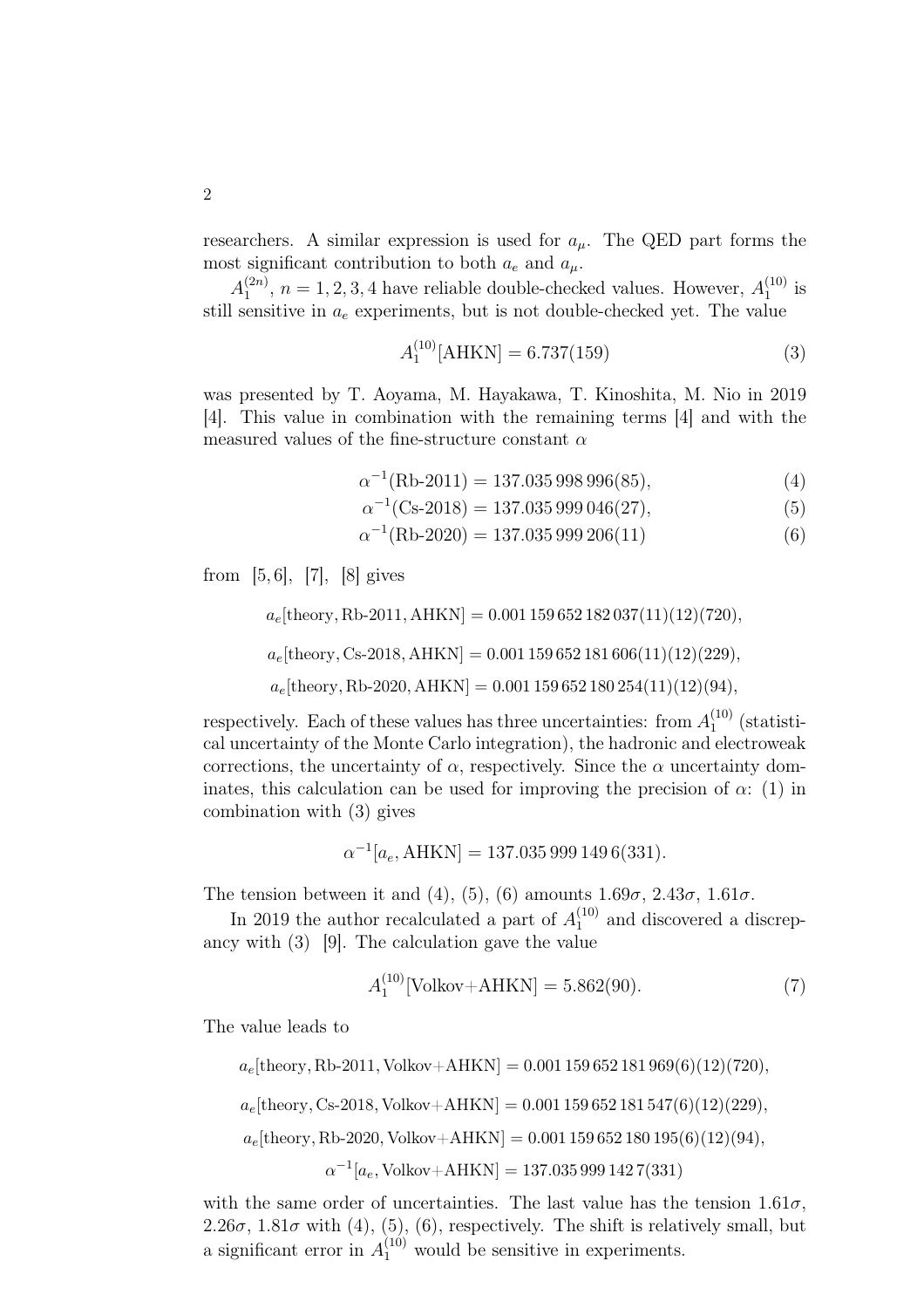A recent theoretical prediction for  $a_{\mu}$  [10] gives

$$
a_{\mu} = 0.001\,165\,918\,095\,3(4386)(100)(10),
$$

where the uncertainties came from the hadronic, electroweak and QED contributions, respectively. It has the discrepancy  $4.2\sigma$  with (2). The QED uncertainty is relatively small, but it is based on the assumption that all the coefficient values are correct.  $A_2$  and  $A_3$  for the muon suffer from powered large logarithms of  $(m_{\mu}/m_e)$ . For example, in [11] the value

$$
A_2^{(10)}(m_\mu/m_e) = 742.18(87)
$$

was published. It is more than 100 times larger than  $A_1^{(10)}$  $_1^{(10)}$  and is not doublechecked yet. A significant error in it would give a shift in  $a_{\mu}$  comparable with the hadronic uncertainty. Moreover, the higher-order terms are still important [11]. Thus, the development of a method of high-order QED calculcations is still actual. A possibility to reduce the influence of large logarithms in intermediate values is very important for improving the precision.

## Old and new method

Let  $G$  be a QED Feynman diagram contributing to the lepton AMM (it contains one external photon line and two external lepton lines). The old method [12] uses the linear operators  $A, L, U$ , where  $A$  is the AMM projector multiplied by the Dirac matrix  $\gamma_{\mu}$ , L is the standard on-shell renormalization operator for vertex-like diagrams,  $U$  is an intermediate operator<sup>1</sup>.

Let us examine the diagram from Fig. 1 contributing to  $a_{\mu}$ , where all lepton loops correspond to electrons. The old method gives the expression

$$
[A_G (1 - U_{G_e}) (1 - U_{G_c}) - (L_G - U_G) A_{G_e} (1 - U_{G_c}) - (L_G - U_G) (1 - L_{G_e}) A_{G_c}]
$$
  
× (1 - U\_{G\_d}) (1 - U\_{c\_1 c\_2 c\_3 c\_4}) (1 - U\_{c\_1 c\_2 c\_3} - U\_{c\_1 c\_3 c\_4}) (1 - U\_{a\_1 a\_2}),

where  $G_c = aa_1a_2b_1b_2c_1c_2c_3c_4$ ,  $G_e = aa_1a_2b_1b_2c_1c_2c_3c_4d_1d_2d_3e_1e_2e_3$ ,  $G_d =$  $aa_1a_2b_1b_2c_1c_2c_3c_4d_1d_2d_3$ , the operator subscript means the subdiagram to which the operator is applied (encoded by the set of vertexes). Here all brackets should be expanded, each multiplication should be considered as a sequential transformation of the Feynman amplitudes from smaller to larger subdiagrams, all terms should be written in the same Feynman parametric space. In this example, the expression, that gives a contribution to  $a_{\mu}$ , contains A applied to an electron subdiagram  $G_c$ . This looks like a nonsense, but the proof of the equivalence to the on-shell renormalization in [12] does not allow to avoid these nonsense terms.

Also, an ability to preserve minimal gauge-invariant classes is important for divergence subtraction methods. Such a class is obtained from one diagram by moving internal photons along lepton loops and paths without

<sup>&</sup>lt;sup>1</sup>See the definitions in  $[12]$ .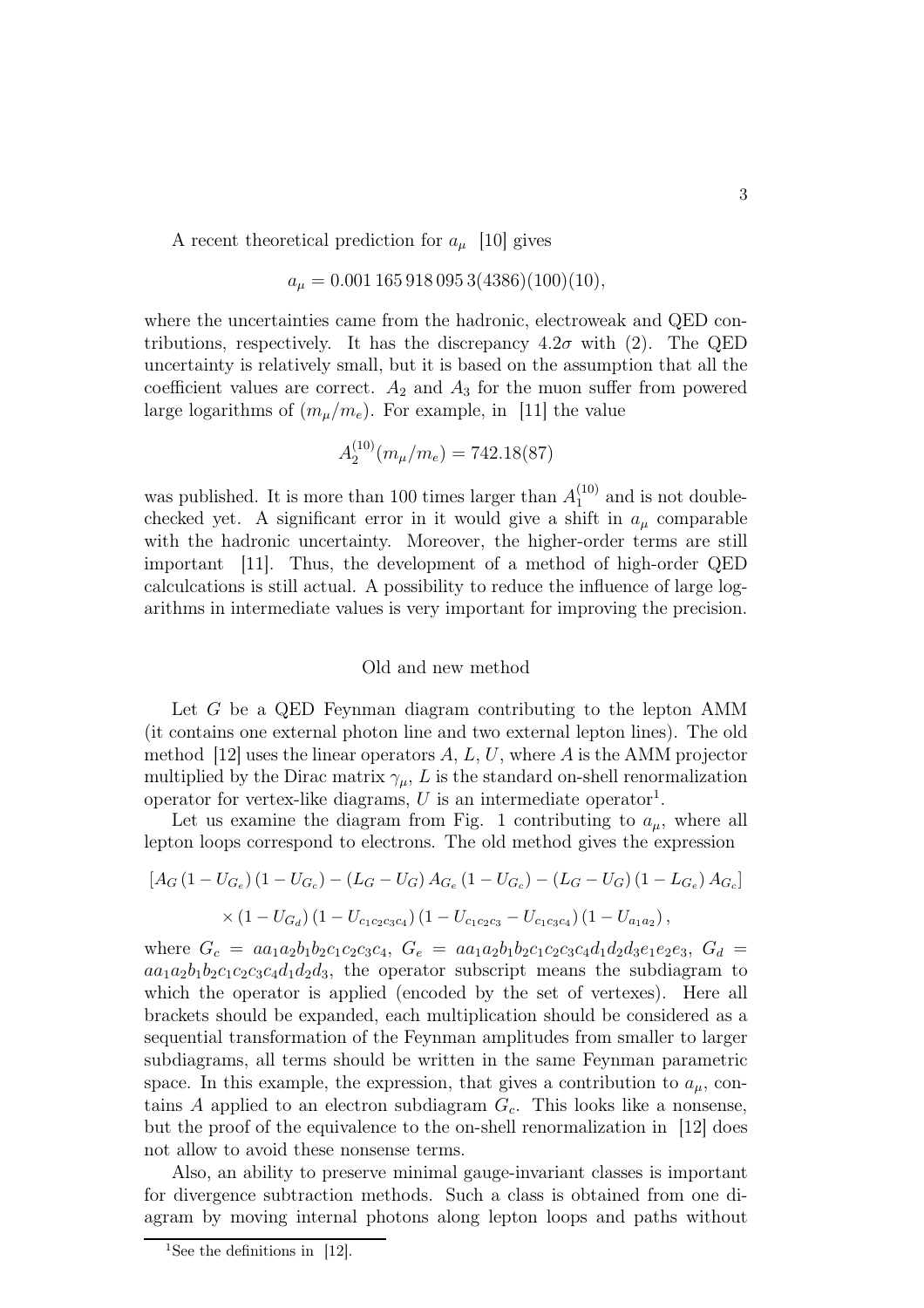

Fig. 1. Example of a Feynman diagram for lepton anomalous magnetic moments.

jumping over the external photon (and without violating one-particle irreducibility). The old method preserves the classes without lepton loops [9]. However, the proof in [12] requires swapping the layers between subdiagrams to which A is applied (like  $G, G_c, G_e$ ); this can lead to exit from the class.

It surprisingly turned out that the drawbacks described above are fictitious: the nonsense terms are cancelled, and all gauge-invariant classes are preserved due to Ward identities of some kind. However, the old method remains redundand and nonflexible.

We use two types of Ward identities for individual lepton self-energy and vertex-like diagrams<sup>1</sup>. The first type is  $\Gamma_{\mu}(p,0) = -\partial \Sigma(p)/\partial p^{\mu}$ , where  $\Gamma_{\mu}(p,q)$  is a vertex-like Feynman amplitude,  $\Sigma(p)$  is a lepton self-energy amplitude; the  $\Gamma_{\mu}$ -diagrams are obtained from the Σ-diagram by inserting the external photon into all possible places on the main lepton path<sup>2</sup>. The second type is  $\Gamma_{\mu}(p, 0) = 0$ ; here the  $\Gamma_{\mu}$ -diagrams are obtained from some diagram by inserting the external photon into one lepton cycle.

Let us describe the new method. We will use four operators  $U_0, U_1, U_2, U_3$ instead of  $U$ .  $U_0$  is applied to photon self-energy and photon-photon scattering subdiagrams and works as in the standard renormalization.  $U_i$ ,  $i = 1, 2, 3$ are not fixed, but given by requirements (tentative):

- $U_i$  extracts the overall UV-divergent part completely;
- $U_i$  preserves the Ward identity: if  $\Gamma_\mu$  and  $\Sigma$  (or  $\Gamma_\mu$  itself) satisfy the Ward identity described above, then  $U_i\Gamma_\mu$  and  $U_i\Sigma$  (or  $U_i\Gamma_\mu$  itself) satisfy it too;
- $U_i$  cancels IR divergences of the subdiagram;
- $U_i$  extracts the mass part completely:

$$
U_i[a(p^2) + b(p^2)\mathbf{p}] = a(m^2) + b(m^2)m + (\mathbf{p} - m)(\ldots).
$$

The definitions may differ for different particles. It is possible to put  $U_3 = L$ .

By  $\mathfrak{I}'[G]$  we denote the set of all vertex-like subgraphs of G (including G) lying on the main path of G and having the external photon of G. By  $\mathfrak{F}[G]$ 

<sup>&</sup>lt;sup>1</sup>See examples of applying Ward identities for individual diagrams in [13].

<sup>2</sup>The main path is a lepton path between external lepton lines.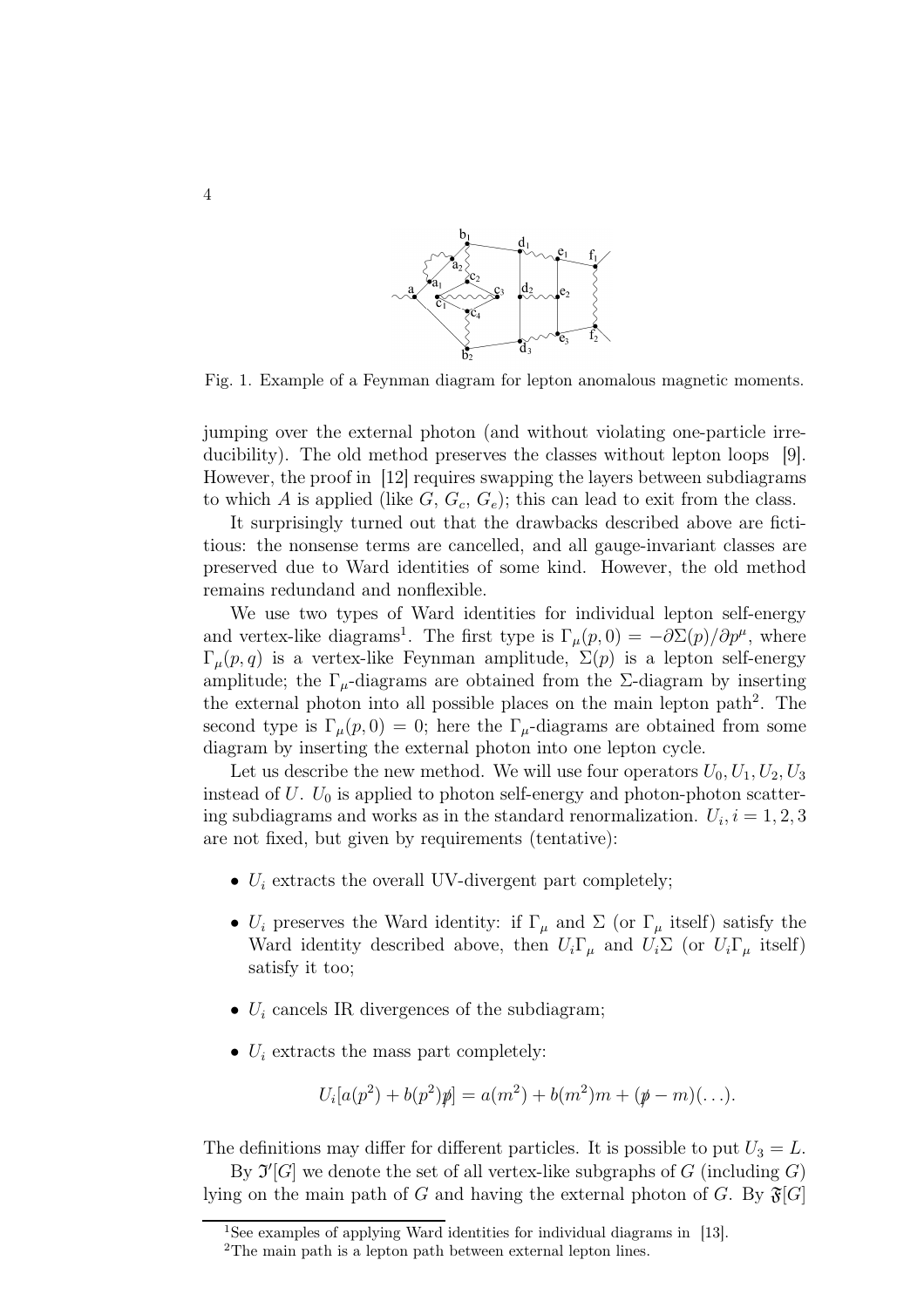| Diagram        | Our value                | Analyt. value          | Ref.                 |
|----------------|--------------------------|------------------------|----------------------|
| 1              | 0.448703(35)             | 0.44870                | $\overline{1}4 - 17$ |
| $\overline{2}$ | $-0.498224(67)$          | $-0.49825$             | $[14, 15, 17-20]$    |
| 3              | 0.533289(54)             | 0.53336                | $[14 - 20]$          |
| 4              | $0.421\,080(43)$         | 0.42117                | $[18 - 20]$          |
| 5              | 0.050178(16)             | 0.0501487              | [21, 22]             |
| 6              | $-0.112324(21)$          | $-0.112336$            | [21, 23]             |
| 7              | $-0.087987(12)$          | $-0.0879847$           | [21, 24]             |
| 8              | 0.0025598(15)            | 0.0025585              | [25]                 |
| 9              | 0.052865(11)             | $0.052\,87$            | [25]                 |
| 10             | 0.37094(15)              | $0.371\,005$           | [26]                 |
| 11             | 1.61752(28)              |                        |                      |
| 12             | $-2.06183(39)$           |                        |                      |
| 13             | $-1.94880(28)$           |                        |                      |
| $11 - 13$      | $-2.39311(56)$           | $-2.39239181(7)$       | [27]                 |
| 14             | 2.71885(62)              | 2.7186557(2)           | [27]                 |
| 15             | 0.10038(12)              | 0.100519296(3)         | [27]                 |
| 16             | 1.49545(92)              | 1.49367180(4)          | [27]                 |
| 17             | 20.9475(13)              | 20.9471(29)            | [28]                 |
| 18             | 0.00054410(20)           |                        |                      |
| $19\,$         | $-0.00160008(30)$        |                        |                      |
| $20\,$         | $-0.00106137(17)$        |                        |                      |
| $18 - 20$      | $-0.00211735(40)$        | $-0.00211713$          | $[27]$               |
| 21             | $0.000\,000\,276\,6(30)$ | $0.000\,000\,277\,833$ | [27]                 |
| 22             | 0.000038704(63)          | $0.000\,038\,687\,5$   | [27]                 |
| 23             | 0.000295496(73)          | 0.000 295 557          | [27]                 |
| 24             | 0.0021443(12)            | $0.002\,143\,31$       | [28]                 |
| 25             | 0.0005245(70)            | 0.000 527 761          | [29]                 |

Table 1. Contributions of the classes from Fig. 2 to  $a_\mu^6$  and their comparison with known values obtained by different researchers with the help of analytical expressions.

we denote the set of all forests of UV-divergent subdiagrams of G containing G. The expression is

$$
\sum_{\substack{F=\{G_1,\ldots,G_n\}\in \mathfrak{F}[G] \\ G'\in \mathfrak{I}'[G]\cap F}} (-1)^{n-1} M_{G_1}^{G'} M_{G_2}^{G'} \ldots M_{G_n}^{G'}.
$$

Here  $M_{G''}^{G'}$  equals  $A_{G''}$ , if  $G'' = G'$ ,  $L_{G''} - (U_1)_{G''}$ , if  $G'' = G \neq G'$ ,  $L_{G''}$ , if  $G' \subset G'' \subset G$ ,  $(U_0)_{G''}$ , if  $G''$  is a photon self-energy or a light-by-light subgraph. In the remaining cases it equals  $(U_2)_{G''}$ , if  $G''$  lies on a lepton loop,  $(U_w)_{G''}$ , if  $G'' \in \mathfrak{I}'[G]$  and  $G'' \subset G'$ ,  $(U_1)_{G''}$  in the other cases; here  $w = 3$ , if G has its external photon on a lepton loop,  $w = 1$  otherwise.

For the example from Fig. 1 we have  $\mathfrak{I}'[G] = \{G, G_e\}$  and the expression

$$
[A_G (1 - (U_3)_{G_e}) - (L_G - (U_1)_G) A_{G_e}] \times (1 - (U_2)_{G_e})
$$
  
 
$$
\times (1 - (U_0)_{G_d}) (1 - (U_0)_{c_1 c_2 c_3 c_4}) (1 - (U_2)_{c_1 c_2 c_3} - (U_2)_{c_1 c_3 c_4}) (1 - (U_2)_{a_1 a_2}).
$$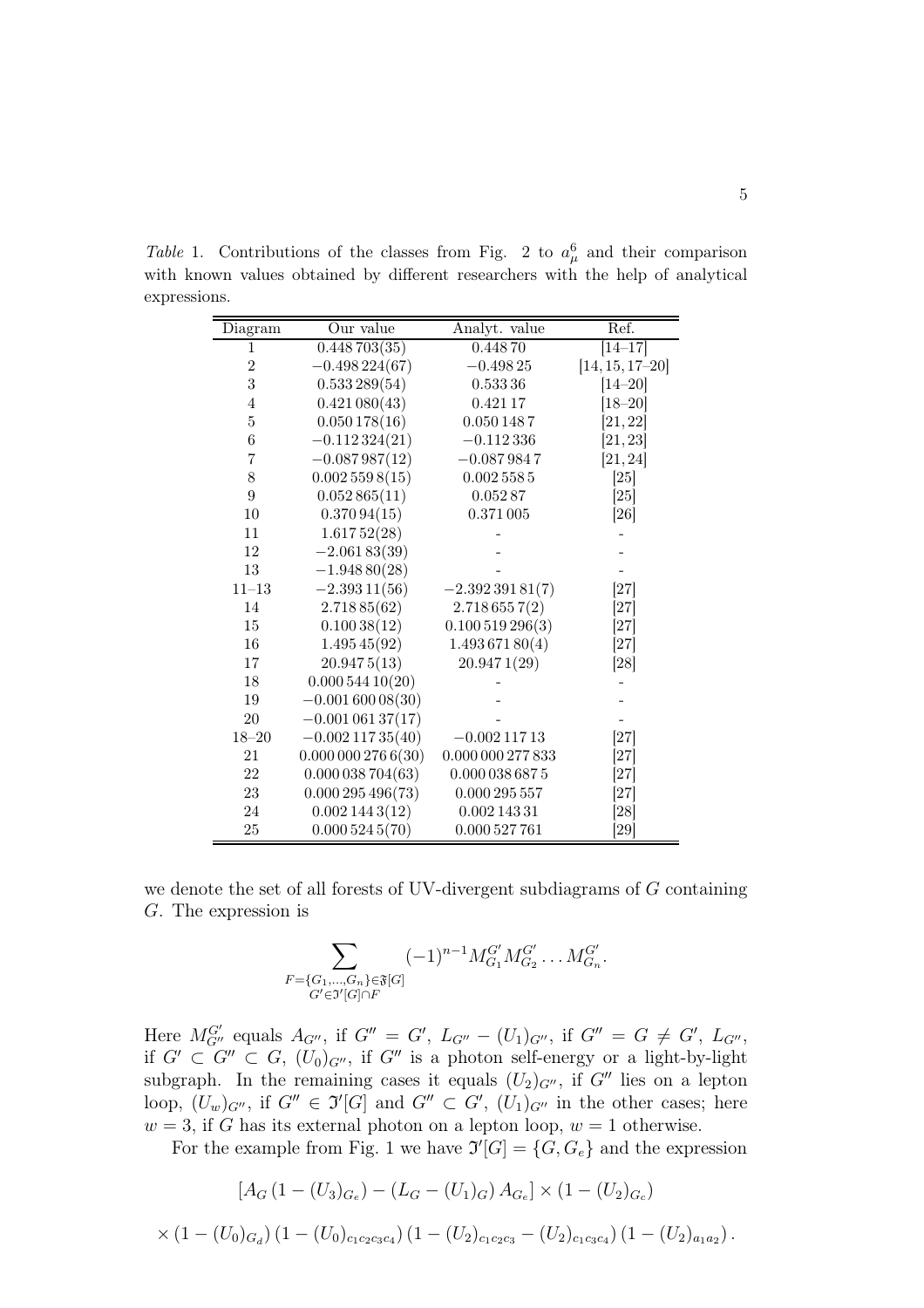

Fig. 2. 3-loop gauge-invariant classes for the muon  $g - 2$ . Each class is given by one generating diagram. Electron and tau-lepton loops are marked with  $e$  and  $\tau$ .



Fig. 3. 4-loop gauge-invariant classes  $IV(b)$  (left) and  $IV(c)$  (right) from [11].

Table 2. Contributions of the diagrams from the class IV(b) with a tau-lepton loop (Fig. 3, left) to  $a_\mu^8$  obtained by the old method [12] and by the new developed method (New 2).

| Diagram        | Old<br>$\left[12\right]$ | New <sub>2</sub> | Diagram | Old [12]        | New <sub>2</sub> |
|----------------|--------------------------|------------------|---------|-----------------|------------------|
|                | $-0.045644(18)$          | $-0.045642(19)$  | 10      | 0.008448(22)    | 0.016543(25)     |
| $\overline{2}$ | $-0.001059(16)$          | $-0.009095(15)$  | 11      | 0.016191(23)    | 0.016173(25)     |
| 3              | 0.027752(20)             | 0.027771(20)     | 12      | 0.020202(21)    | 0.020204(25)     |
| 4              | $-0.024477(15)$          | $-0.024472(15)$  | 13      | 0.002047(29)    | 0.002011(32)     |
| 5              | 0.030956(24)             | 0.030970(24)     | 14      | $-0.011533(28)$ | $-0.011572(34)$  |
| 6              | $-0.014374(24)$          | $-0.014395(24)$  | 15      | $-0.004808(25)$ | $-0.004823(23)$  |
| 7              | 0.005023(17)             | 0.005006(17)     | 16      | 0.018435(28)    | 0.018450(30)     |
| 8              | $-0.041921(27)$          | $-0.041973(28)$  | $\sum$  | 0.006117(92)    | 0.006058(96)     |
| 9              | 0.020880(24)             | 0.020904(22)     |         |                 |                  |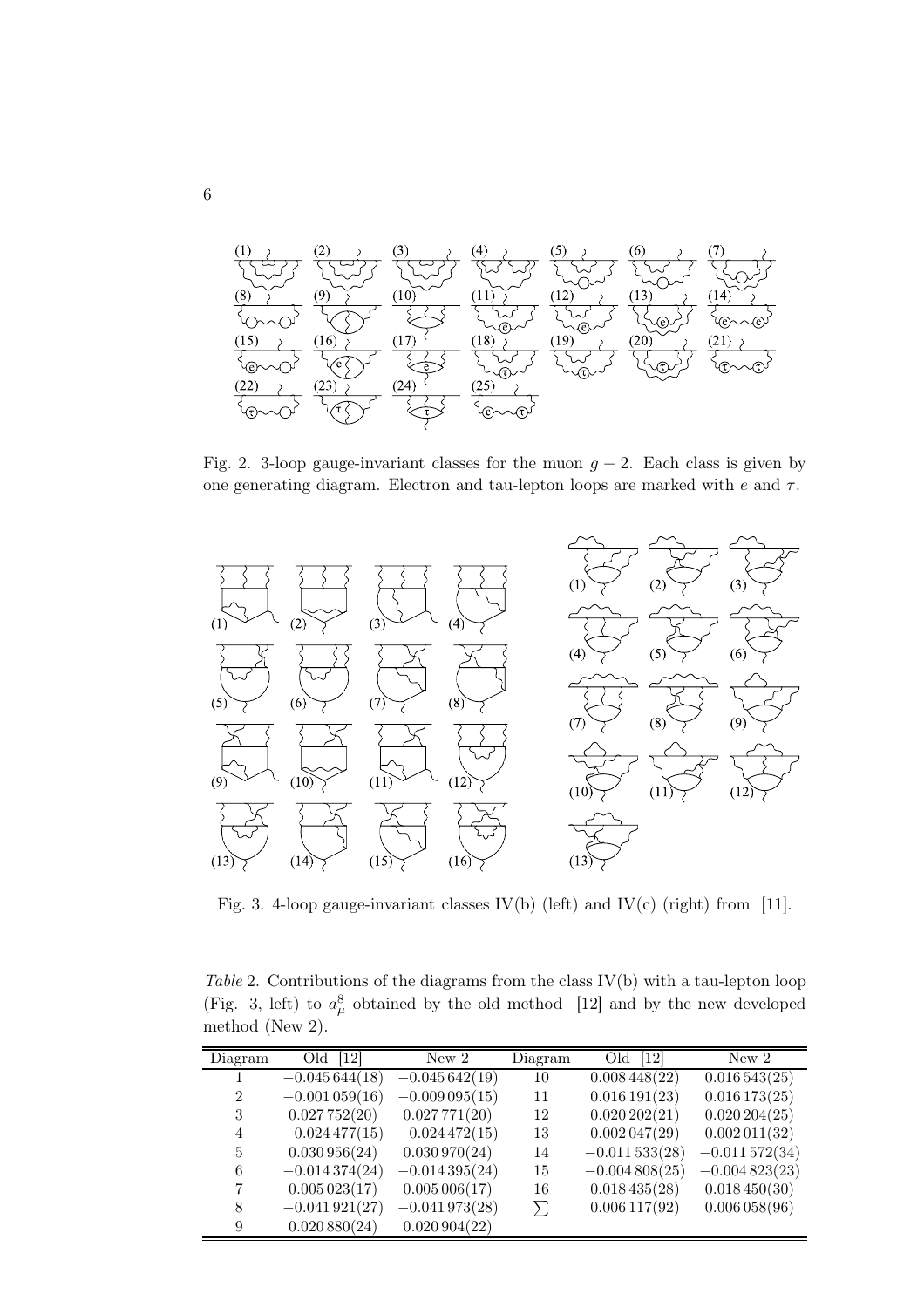Table 3. Contributions of the diagrams from the class  $IV(c)$  with an electron loop (Fig. 3, right) to  $a_\mu^8$  obtained by the old method [12] and by the new developed method (New 1).

| Diagram        | 12 <br>Old     | New 1          | Diagram | Old [12]      | New <sub>1</sub> |
|----------------|----------------|----------------|---------|---------------|------------------|
|                | $-118.181(23)$ | $-118.179(22)$ |         | 4.972(33)     | 20.775(32)       |
| $\overline{2}$ | 91.815(22)     | 91.841(21)     | 9       | 100.498(24)   | 100.475(24)      |
| 3              | $-80.851(20)$  | $-80.820(20)$  | 10      | $-76.896(32)$ | $-76.924(32)$    |
| 4              | 2.607(21)      | 2.620(22)      | 11      | 89.117(31)    | 89.140(31)       |
| 5              | $-74.660(27)$  | $-74.730(26)$  | 12      | $-26.755(13)$ | $-26.766(12)$    |
| 6              | 37.012(23)     | 37.016(22)     | 13      | $-10.547(19)$ | $-10.543(21)$    |
|                | 64.808(19)     | 48.934(19)     |         | 2.940(87)     | 2.840(86)        |

Results of numerical tests of the methods are presented in Tables 1, 2, and 3. We use two setups: New 1 means  $U_1 = U_2 = U$ ,  $U_3 = L$ , New 2 means  $U_1 = U_2 = U_3 = U$ . We use fixed masses of particles without taking into account their uncertainty:  $m_{\mu} = 105.6583745 \text{ MeV}, m_{e} = 0.51099895 \text{ MeV},$  $m<sub>\tau</sub> = 1776.82 \text{ MeV}$ . All results from Table 1 are in very good agreement with known values from literature. The difference between the methods used starts from four loops. The sum values in Table 2 are in good agreement with each other, with the value  $0.006106(31)$  from [11], and with [30]. Diagrams 2 and 10 are the only diagrams with difference between the methods. The sum values in Table 3 are in good agreement with the value 2.907 2(44) from [11]. A difference between the methods is only in diagrams 7 and 8.

The author thanks Lidia Kalinovskaya, Gudrun Heinrich, Savely Karshenboim, Andrey Arbuzov for the important assistance, and Andrey Kataev for valuable consultations. Also, the author thanks the Laboratory of Information Technologies of JINR (Dubna, Russia) for providing an access to its computational resources and additionally the organizers of the conference FFK-2021 for providing a possibility to make a presentation. And beyond that, the author considers it proper to honor the memory of Fyodor Tkachov.

## REFERENCES

- 1. Hanneke D., Fogwell Hoogerheide S., Gabrielse G. Cavity Control of a Single-Electron Quantum Cyclotron: Measuring the Electron Magnetic Moment // Phys. Rev. A.  $-$  2011.  $-$  V. 83, no. 052122. arXiv:1009.4831 [physics.atom-ph].
- 2. Abi B. et al. [Muon g-2 Collaboration] Measurement of the Positive Muon Anomalous Magnetic Moment to 0.46 ppm  $//$  Phys. Rev. Lett.  $-$  2021.  $-$ V. 126, no. 141801. — arXiv:2104.03281.
- 3. Bennett G.W. et al. [Muon g-2 Collaboration] Final report of the E821 muon anomalous magnetic moment measurement at BNL // Phys. Rev.  $D. - 2006. - V. 73$ , no. 072003. — arXiv:hep-ex/0602035.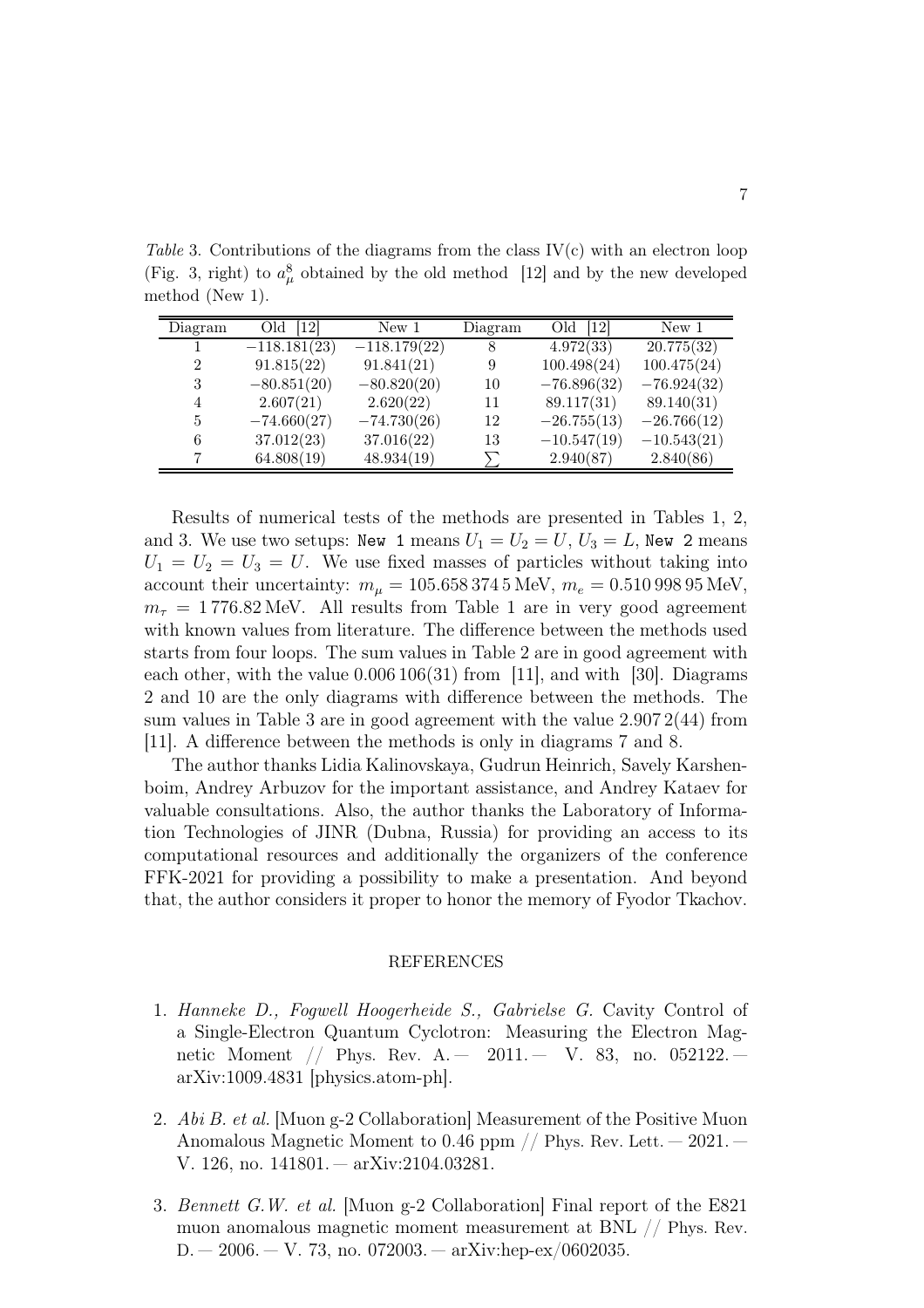- 4. Aoyama T., Kinoshita T., Nio M. Theory of the Anomalous Magnetic Moment of the Electron  $//$  Atoms.  $- 2019. - V.$  7, no. 1.  $- P. 28.$
- 5. Bouchendira R., Clade P., Guellati-Khélifa S., Nez F., Biraben F. New determination of the fine structure constant and test of the quantum electrodynamics // Phys. Rev. Lett.  $-2011 - V. 106$ , no.  $080801$ arXiv:1012.3627 [physics.atom-ph].
- 6. Mohr P.J., Newell D.B., Taylor B.N. CODATA Recommended Values of the Fundamental Physical Constants: 2014 // Rev. Mod. Phys. — 2016. — V. 88, no. 3,035009. — arXiv:1507.07956.
- 7. Parker R.H., Yu C., Zhong W., Estey B., Müller H. Measurement of the fine-structure constant as a test of the Standard Model // Science. —  $2018. - V. 360. - P. 191. - arXiv:1812.04130.$
- 8. Morel L., Yao Z., Cladé P., Guellati-Khélifa S. Determination of the finestructure constant with an accuracy of 81 parts per trillion // Nature. —  $2020 - V. 588$ , no.  $7836 - P. 61-65$ .
- 9. Volkov S. Calculating the five-loop QED contribution to the electron anomalous magnetic moment: Graphs without lepton loops // Phys. Rev.  $D. - 2019. - V. 100$ , no.  $9,096004. - arXiv:1909.08015.$
- 10. Aoyama T., Asmussen N., others. The anomalous magnetic moment of the muon in the Standard Model  $//$  Physics Reports.  $-2020 - V. 887$ . P. 1–166. — arXiv:2006.04822.
- 11. Aoyama T., Hayakawa M., Kinoshita T., Nio M. Complete Tenth-Order QED Contribution to the Muon g-2  $//$  Phys. Rev. Lett.  $-2012$ .  $-V. 109$ . no. 111808. — arXiv:1205.5370 [hep-ph].
- 12. Volkov S. Subtractive procedure for calculating the anomalous electron magnetic moment in QED and its application for numerical calculation at the three-loop level // J. Exp. Theor. Phys.  $-2016. -V.$  122, no. 6.  $-$ P. 1008–1031.
- 13. Volkov S. Numerical calculation of high-order QED contributions to the electron anomalous magnetic moment  $//$  Phys. Rev. D.  $-$  2018.  $-$  V. 98, no. 7,076018. — arXiv:1807.05281.
- 14. Laporta S., Remiddi E. The Analytical value of the electron  $(g-2)$  at order  $\alpha^3$  in QED // Phys. Lett. B.  $-$  1996.  $-$  V. 379.  $-$  P. 283.  $-$  arXiv:hepph/9602417.
- 15. Laporta S. The Analytical value of the corner ladder graphs contribution to the electron (g-2) in QED // Phys. Lett. B.  $-$  1995.  $-$  V. 343.  $-$  P. 421– 426.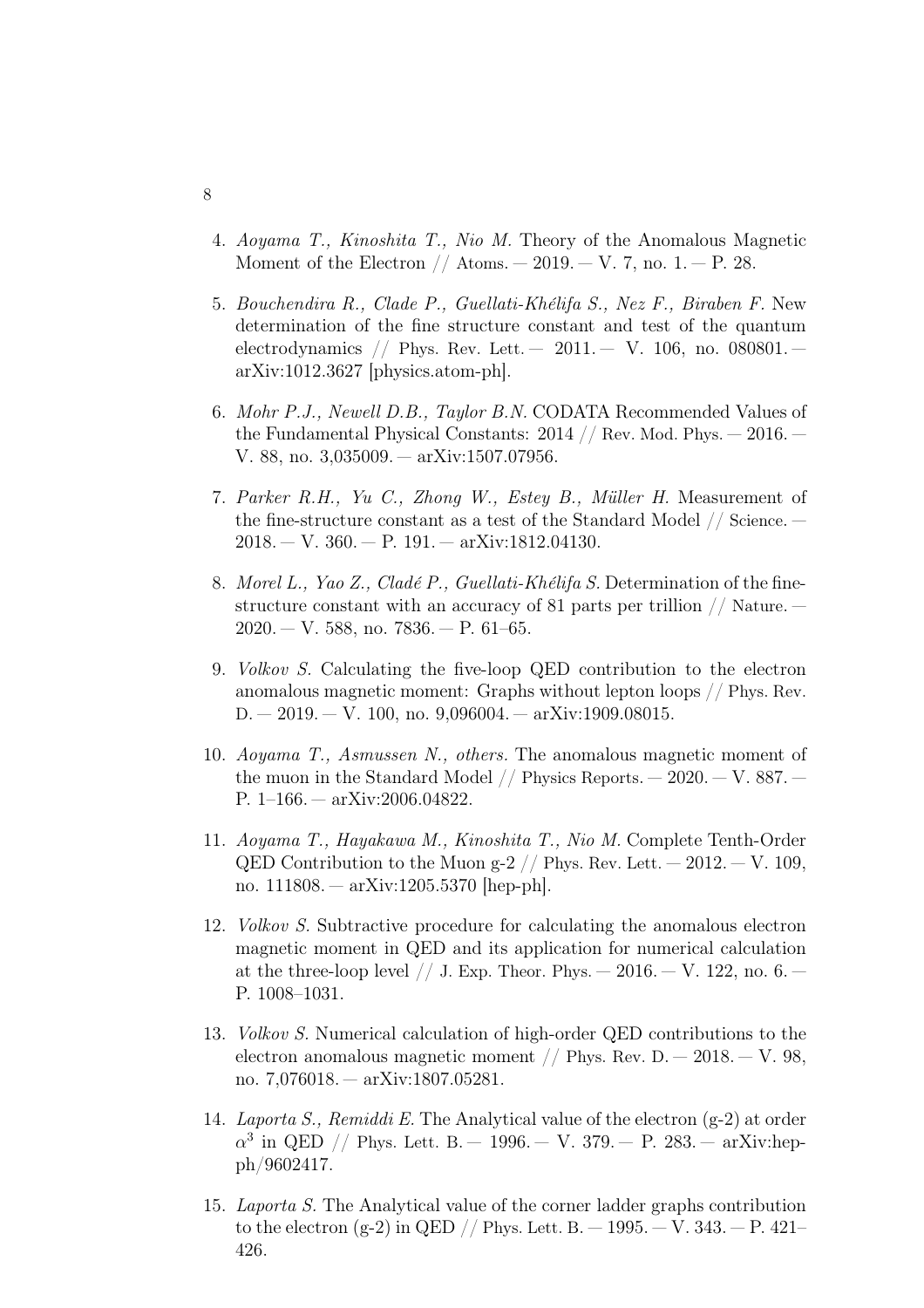- 16. Barbieri R., Caffo M., Remiddi E., Turrini S., Oury D. The anomalous magnetic moment of the electron in QED: some more sixth order contributions in the dispersive approach  $//$  Nuclear Physics B.  $-1978. - V.$  $144. - P. 329 - 348.$
- 17. Levine M.J., Roskies R. Analytic contribution to the g factor of the electron in sixth order // Phys. Rev. D.  $-1976. - V.$  14.  $- P. 2191.$
- 18. Levine M.J., Perisho R.C., Roskies R. Analytic Contributions to the G Factor of the electron  $//$  Phys. Rev. D.  $-$  1976.  $-$  V. 13.  $-$  P. 997.
- 19. Levine M.J., Remiddi E., Roskies R. Analytic Contributions To The G Factor Of The Electron In Sixth Order  $//$  Phys. Rev. D.  $-$  1979. V. 20. — P. 2068–2076.
- 20. Levine M.J., Roskies R. Hyperspherical approach to quantum electrodynamics - sixth-order magnetic moment  $//$  Phys. Rev. D.  $-1974. -V.$  9.  $-$ P. 421.
- 21. Barbieri R., Remiddi E. Sixth order electron and muon  $(g-2)/2$  from second order vacuum polarization insertion  $//$  Physics Letters B.  $-$  1974.  $-$ V. 49. — P. 468.
- 22. Barbieri R., Caffo M., Remiddi E. A Contribution to Sixth Order electron and Muon Anomalies. 3.  $//$  Lett. Nuovo Cimento.  $-1974. -V.$  9.  $-$ P. 690.
- 23. Billi D., Caffo M., Remiddi E. A Contribution to the sixth-Order electron and muon Anomalies  $//$  Lettere al Nuovo Cimento.  $-$  1972.  $-$  V. 4, no. 14. — P. 657–660.
- 24. Barbieri R., Caffo M., Remiddi E. A contribution to sixth-order electron and muon anomalies. – II // Lett. Nuovo Cimento. – 1972. – V. 5. – P. 769.
- 25. Mignaco J., Remiddi E. Fourth-order vacuum polarization contribution to the sixth-order electron magnetic moment // Nuovo Cimento A. —  $1969. - V. 60. - P. 519.$
- 26. Laporta S., Remiddi E. The Analytic value of the light-light vertex graph contributions to the electron (g-2) in QED // Phys. Lett. B.  $-$  1991.  $-$ V. 265. — P. 182–184.
- 27. Laporta S. The Analytical contribution of the sixth order graphs with vacuum polarization insertions to the muon  $(g-2)$  in QED // Nuovo Cimento A. — 1993. — V. 106, no. 5. — P. 675–683.
- 28. Laporta S., Remiddi E. The Analytical value of the electron light-light graphs contribution to the muon (g-2) in QED // Physics Letters B.  $1993. - V. 301. - P. 440 - 446.$